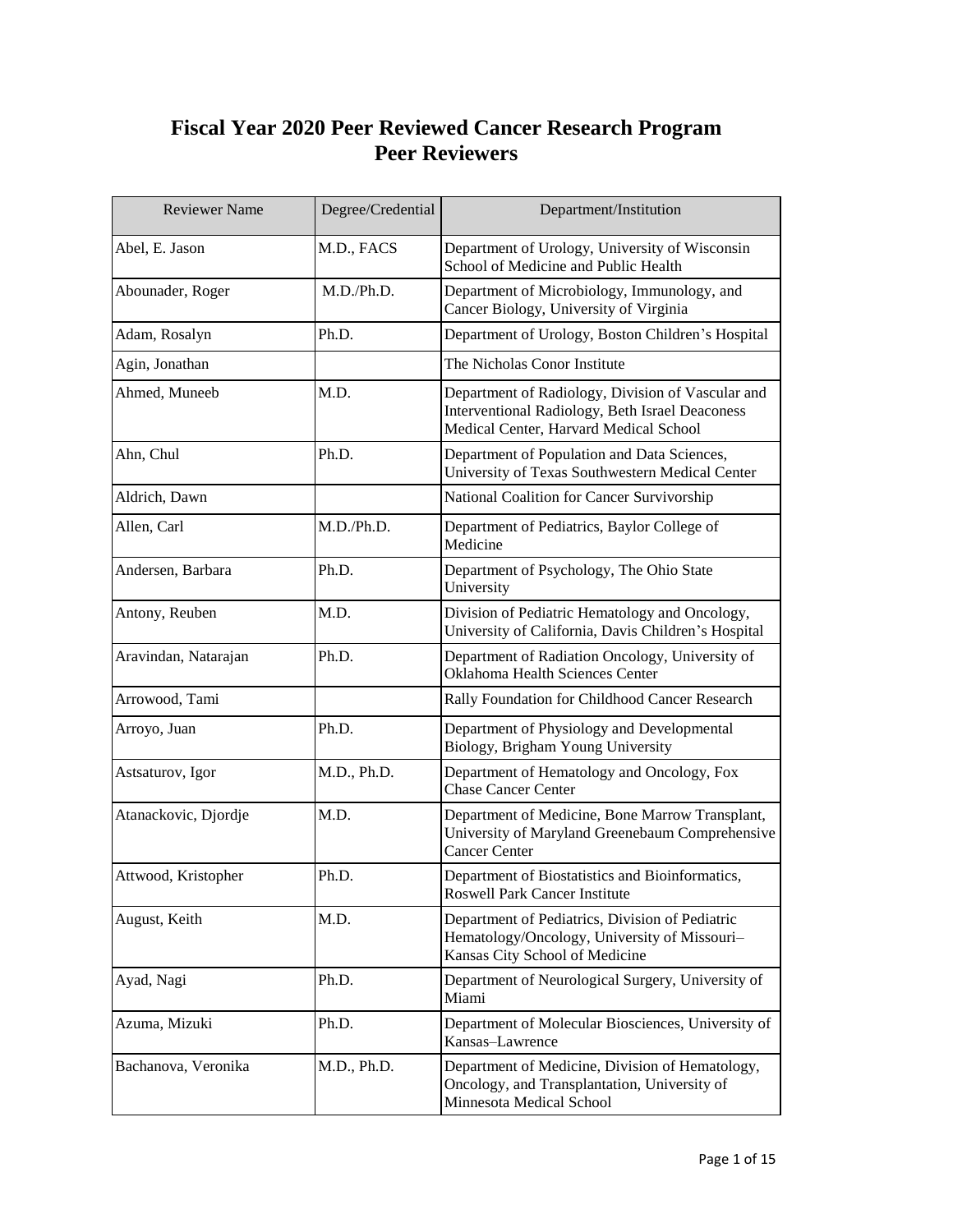| Bachini, Melinda           |       | Cholangiocarcinoma Foundation                                                                                                                       |
|----------------------------|-------|-----------------------------------------------------------------------------------------------------------------------------------------------------|
| Badt, Richard              |       | <b>Cancer Support Community</b>                                                                                                                     |
| Bae, Sejong                | Ph.D. | Department of Medicine, University of Alabama at<br>Birmingham School of Medicine                                                                   |
| Bagatell, Rochelle         | M.D.  | Department of Pediatrics, Oncology, Children's<br>Hospital of Philadelphia, University of Pennsylvania                                              |
| Bai, Shasha                | Ph.D. | Department of Biomedical Informatics, The Ohio<br><b>State University</b>                                                                           |
| Bajpai, Manisha            | Ph.D. | Department of Medicine, Gastroenterology and<br>Hepatology, Rutgers Robert Wood Johnson Medical<br>School, Crohn's and Colitis Center of New Jersey |
| Bar, Eli                   | Ph.D. | Department of Pathology, University of Maryland,<br><b>Baltimore School of Medicine</b>                                                             |
| Bartee, Eric               | Ph.D. | Department of Internal Medicine, Division of<br>Molecular Medicine, University of New Mexico<br><b>Health Sciences Center</b>                       |
| Batra, Surinder            | Ph.D. | Department of Biochemistry and Molecular Biology,<br>University of Nebraska Medical Center                                                          |
| Becker, Susan              |       | Friends for Life Cancer Support Network                                                                                                             |
| Beierle, Elizabeth         | M.D.  | Department of Pediatric General Surgery, Children's<br>of Alabama                                                                                   |
| Bell, Erica                | Ph.D. | Department of Neurology, The Ohio State University                                                                                                  |
| Benencia, Fabian           | Ph.D. | Department of Biomedical Sciences, Ohio University<br>Heritage College of Osteopathic Medicine                                                      |
| Bernstein, Jeffrey         |       | St. Baldrick's Foundation                                                                                                                           |
| Bertagnolli, Monica        | M.D.  | Division of Surgical Oncology, Brigham and<br>Women's Hospital                                                                                      |
| Bhat, Krishna              | Ph.D. | Department of Translational Molecular Pathology,<br>The University of Texas MD Anderson Cancer<br>Center                                            |
| Bhattacharya, Debanjan     | Ph.D. | Department of Neurology and Rehabilitation<br>Medicine, University of Cincinnati College of<br>Medicine                                             |
| Bilen, Mehmet              | M.D.  | Department of Hematology and Medical Oncology,<br>Emory University School of Medicine                                                               |
| Binder, Adam               | M.D.  | Departments of Hematology, Internal Medicine, and<br>Medical Oncology, Thomas Jefferson University<br>Hospital                                      |
| Blackford-Cleeton, Jessica |       | Mesothelioma Applied Research Foundation                                                                                                            |
| Blackstone, Eugene         | M.D.  | Department of Thoracic and Cardiovascular Surgery,<br>Cleveland Clinic                                                                              |
| Bloms, Kimberly            |       | Leukemia & Lymphoma Society                                                                                                                         |
| Blunt, Colt                |       | Hope for Stomach Cancer                                                                                                                             |
| Bogler, Oliver             | Ph.D. | Center for Cancer Training, National Cancer Institute                                                                                               |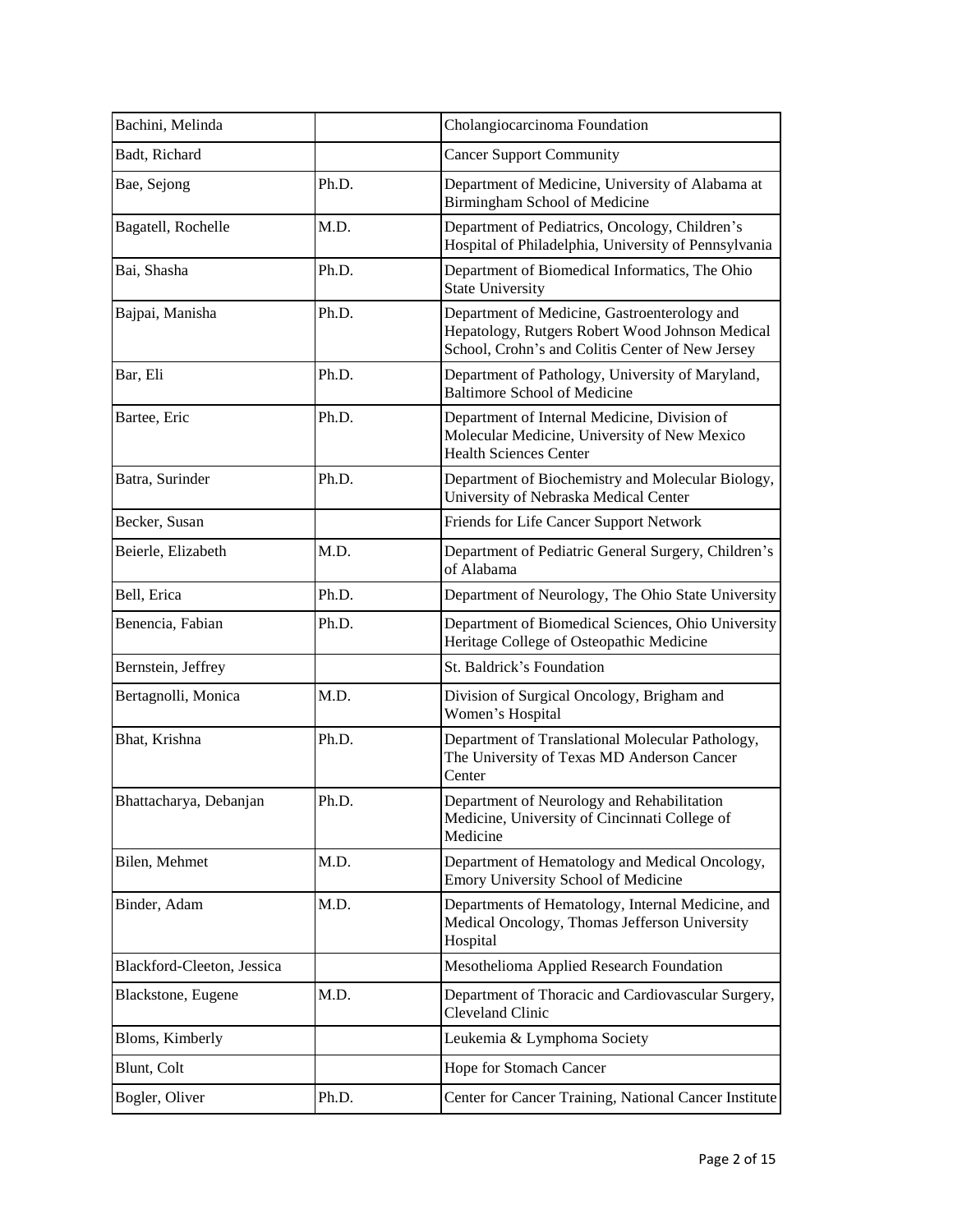| Bonner, Melanie           | Ph.D.       | Department of Psychiatry/Medical Psychology,<br>Duke University                                                                                        |
|---------------------------|-------------|--------------------------------------------------------------------------------------------------------------------------------------------------------|
| Borinstein, Scott         | M.D./Ph.D.  | Department of Pediatrics, Division of Pediatric<br>Hematology/Oncology, Vanderbilt University                                                          |
| Bouchard, Michael         | Ph.D.       | Department of Biochemistry and Molecular Biology,<br>Drexel University College of Medicine                                                             |
| Boumber, Yanis            | M.D., Ph.D. | Department of Medicine, Division of Hematology<br>and Oncology, Northwestern University Feinberg<br>School of Medicine                                 |
| Brewer, Jamie             |             | Pediatric Brain Tumor Foundation                                                                                                                       |
| BrintzenhofeSzoc, Karlynn | Ph.D.       | School of Social Work, University of Cincinnati                                                                                                        |
| Brown, Jonathon           | Ph.D.       | Department of Biomedical Engineering, Tulane<br>University                                                                                             |
| Burg, Mary                | Ph.D., LCSW | Department of Community Health and Family<br>Medicine, University of Central Florida School of<br>Social Work                                          |
| Burma, Sandeep            | Ph.D.       | Department of Neurosurgery and Biochemistry, UT<br><b>Health San Antonio</b>                                                                           |
| Bush, Kimberly            |             | <b>Fight Colorectal Cancer</b>                                                                                                                         |
| Cai, Weibo                | Ph.D.       | Department of Radiology and Medical Physics,<br>University of Wisconsin-Madison School of<br>Medicine and Public Health                                |
| Cancelas, José            | M.D., Ph.D. | Department of Pediatrics, University of Cincinnati<br>Academic Health Center                                                                           |
| Capitini, Christian       | M.D.        | Department of Pediatrics, University of Wisconsin-<br>Madison                                                                                          |
| Carmon, Kendra            | Ph.D.       | Brown Foundation Institute of Molecular Medicine,<br>Center for Translational Cancer Research, University<br>of Texas Health Science Center at Houston |
| Carroll, Jennifer         |             | <b>Fibrolamellar Cancer Foundation</b>                                                                                                                 |
| Carroll, William          | M.D.        | Department of Pediatrics, New York University<br>Langone Medical Center                                                                                |
| Castellino, Robert        | M.D.        | Department of Pediatrics, Division of<br>Hematology/Oncology, Emory University School of<br>Medicine                                                   |
| Catana, Ciprian           | M.D., Ph.D. | Department of Radiology, Massachusetts General<br>Hospital and Harvard Medical School                                                                  |
| Cengel, Keith             | M.D., Ph.D. | Department of Radiation Oncology, University of<br>Pennsylvania Perelman School of Medicine                                                            |
| Chao, Joseph              | M.D.        | Department of Medical Oncology and Therapeutics<br>Research, City of Hope                                                                              |
| Chen, Dung-Tsa            | Ph.D.       | Biostatistics Facility, H. Lee Moffitt Cancer Center<br>and Research Institute                                                                         |
| Chen, Huabiao             | M.D., Ph.D. | Vaccine and Immunotherapy Center, Massachusetts<br>General Hospital                                                                                    |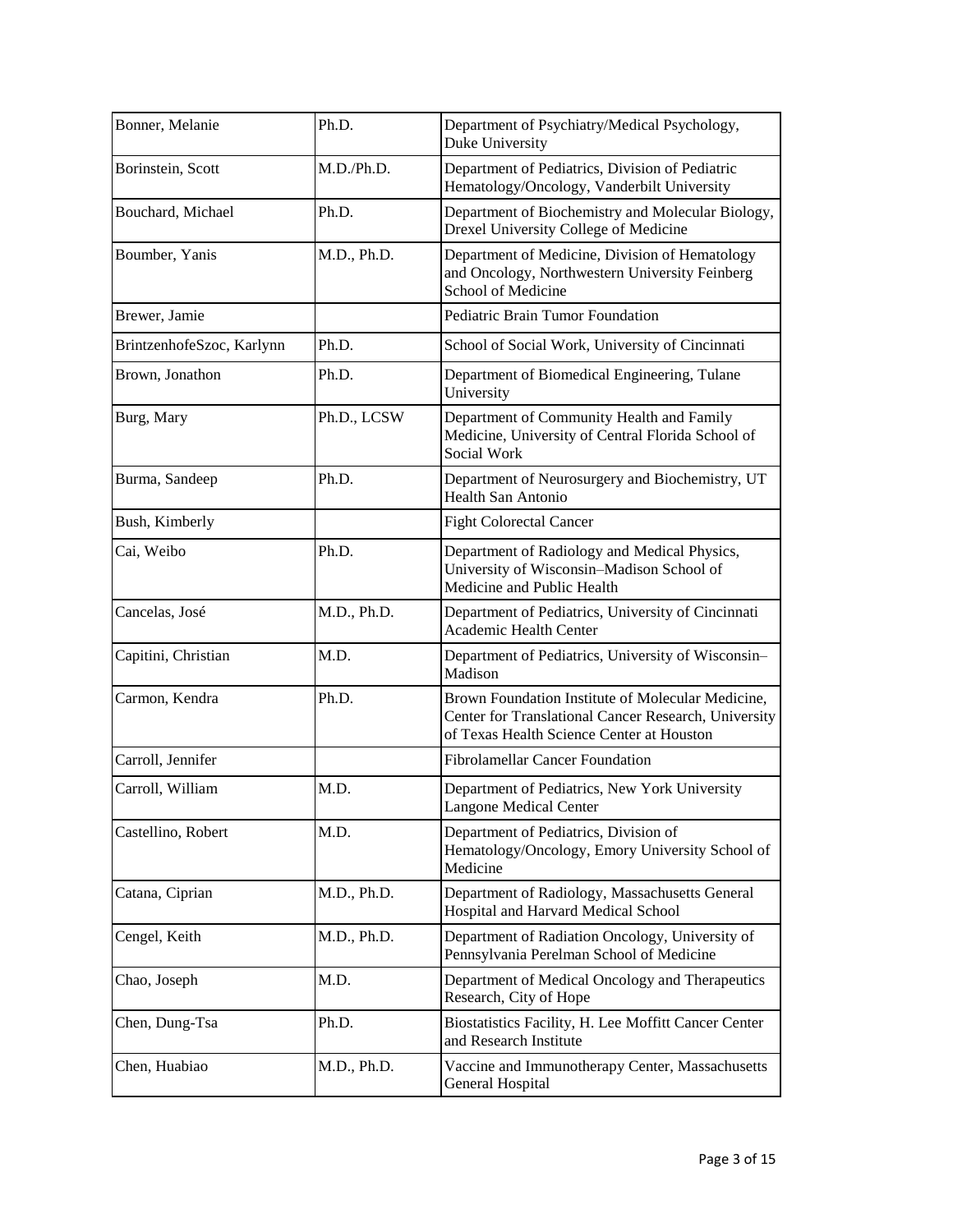| Chen, Xin               | Ph.D.       | Department of Biopharmaceutical Sciences,<br>University of California, San Francisco                                            |
|-------------------------|-------------|---------------------------------------------------------------------------------------------------------------------------------|
| Chintakuntlawar, Ashish | Ph.D.       | Department of Oncology, Mayo Clinic                                                                                             |
| Chmielewski, Cynthia    |             | <b>International Myeloma Foundation</b>                                                                                         |
| Chu, Charles            | Ph.D.       | Department of Medicine, University of Rochester<br><b>Medical Center</b>                                                        |
| Church, Timothy         | Ph.D.       | Division of Environmental Health Sciences,<br>University of Minnesota School of Public Health                                   |
| Clark, Peter            | M.D.        | Department of Urology, Atrium Health Levine<br><b>Cancer Institute</b>                                                          |
| Clemente, Jose          | Ph.D.       | Department of Genetics and Genomic Sciences,<br>Icahn School of Medicine at Mt. Sinai                                           |
| Clemons, Traci          | Ph.D.       | Therapeutic and Research Units, Emmes Company<br><b>LLC</b>                                                                     |
| Cohen, Mark             | M.D.        | Department of Surgery, University of Michigan<br>Hospital and Health Systems                                                    |
| Conforti, Laura         | Ph.D.       | Department of Internal Medicine, University of<br>Cincinnati                                                                    |
| Cormier, Robert         | Ph.D.       | Department of Biomedical Sciences, University of<br>Minnesota Medical School                                                    |
| Coulter, Don            | M.D.        | Department of Pediatric Hematology, Oncology, and<br>Stem Cell Transplantation, University of Nebraska<br><b>Medical Center</b> |
| Cradick, Louise         |             | National Brain Tumor Society                                                                                                    |
| Crismon, Bill           |             | Debbie's Dream Foundation: Curing Stomach<br>Cancer                                                                             |
| Culp, Stephen           | M.D./Ph.D.  | Department of Urology, University of Virginia<br>School of Medicine                                                             |
| Cunningham, John        | Ph.D.       | Department of Cancer Biology, University of<br>Cincinnati College of Medicine, Vontz Center for<br><b>Molecular Studies</b>     |
| de la Roche, Elisa      |             | <b>Bladder Cancer Advocacy Network</b>                                                                                          |
| Debinski, Waldemar      | M.D., Ph.D. | Department of Cancer Biology, Wake Forest<br>University School of Medicine                                                      |
| Deckersbach, Thilo      | Ph.D.       | Department of Psychiatry, University of Illinois at<br>Chicago College of Medicine                                              |
| DeKosky, Brandon        | Ph.D.       | Departments of Pharmaceutical Chemistry and<br>Chemical Engineering, University of Kansas                                       |
| Deng, Changchun         | M.D., Ph.D. | Department of Early Development and Lymphoma<br>Disease Strategy Team, Janssen Research &<br>Development                        |
| Denzer, DeAnn           |             | Leukemia & Lymphoma Society, North Carolina<br>Chapter                                                                          |
| DeStefano, Christin     | M.D.        | Department of Hematology and Oncology, David<br><b>Grant USAF Medical Center</b>                                                |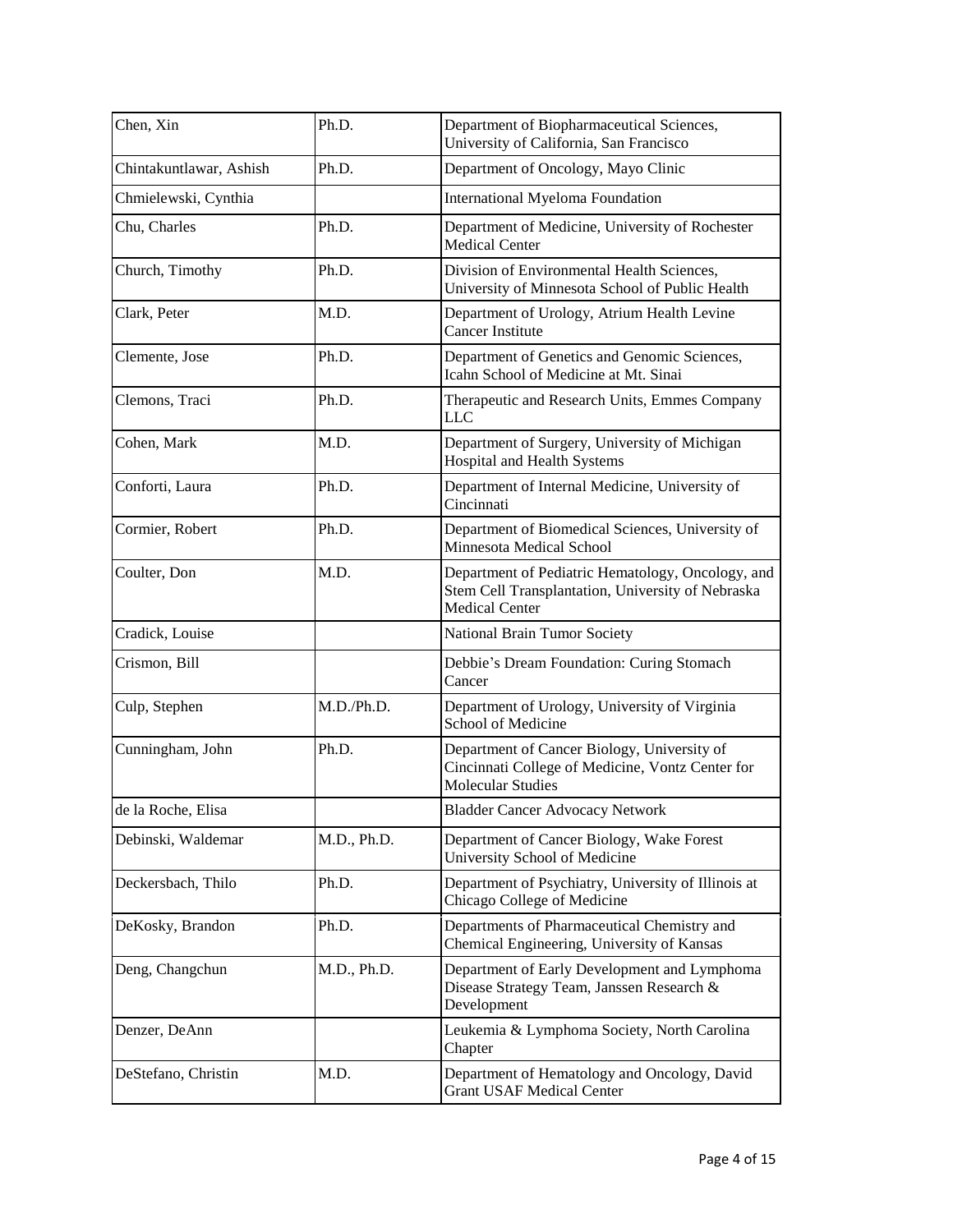| DeWees, Todd            | Ph.D.       | Department of Biostatistics, Mayo Clinic Scottsdale                                                                 |
|-------------------------|-------------|---------------------------------------------------------------------------------------------------------------------|
| Dhawan, Punita          | Ph.D.       | Department of Biochemistry and Molecular Biology,<br>University of Nebraska Medical Center                          |
| Diaz-Flores, Rafael     | Ph.D.       | Department of Pediatrics, Hematology and<br>Oncology, University of California, San Francisco<br>School of Medicine |
| Dinulescu, Daniela      | Ph.D.       | Department of Pathology, Division of Women's and<br>Perinatal Pathology, Harvard Medical School                     |
| Domingo-Domenech, Josep | M.D., Ph.D. | Department of Medical Oncology and Cancer<br>Biology, Thomas Jefferson University                                   |
| Donovan, Kristine       | Ph.D.       | Department of Supportive Care Medicine, Moffitt<br><b>Cancer Center</b>                                             |
| Du, Wei                 | M.D., Ph.D. | Division of Hematology and Oncology, University<br>of Pittsburgh                                                    |
| Dudakov, Jarrod         | Ph.D.       | Integrated Immunotherapy Research Center, Fred<br>Hutchinson Cancer Research Center                                 |
| Effinger, Karen         | M.D., M.S.  | Department of Pediatrics, Emory University                                                                          |
| Eickhoff, Jens          | Ph.D.       | Department of Biostatistics and Medical Informatics,<br>University of Wisconsin-Madison                             |
| Eliasziw, Misha         | Ph.D.       | Department of Public Health and Community<br>Medicine, Tufts University School of Medicine                          |
| Eliseev, Roman          | M.D./Ph.D.  | Department of Orthopaedics, University of<br>Rochester                                                              |
| Eoff, Robert            | Ph.D.       | Department of Biochemistry and Molecular Biology,<br>University of Arkansas for Medical Sciences                    |
| Espeland, Nathaniel     |             | Rein in Sarcoma                                                                                                     |
| Ferket, Bart            | M.D., Ph.D. | Department of Population Health Science and<br>Policy, Icahn School of Medicine at Mt. Sinai                        |
| Fernandes, Rohan        | Ph.D.       | Division of Genomic Medicine, George Washington<br>University School of Medicine                                    |
| Fidler, Mary Jo         | M.D.        | Department of Internal Medicine, Section of Medical<br>Oncology, Rush University Medical College                    |
| Finn, Beth              |             | National Brain Tumor Society                                                                                        |
| Flores, Raja            | M.D.        | Department of Thoracic Surgery, Icahn School of<br>Medicine at Mt. Sinai                                            |
| Flumer, Carly           |             | Thyca: Thyroid Cancer Survivors' Association, Inc.                                                                  |
| Fogg, Kaitlin           | Ph.D.       | School of Chemical, Biological, and Environmental<br>Engineering, Oregon State University                           |
| Folloder, Jeffrey       |             | <b>Cancer Support Community</b>                                                                                     |
| Frazzitta, Bart         |             | <b>Esophageal Cancer Education Foundation</b>                                                                       |
| Freedman, Jerome        |             | <b>Bladder Cancer Advocacy Network</b>                                                                              |
| Fueyo Margareto, Juan   | M.D.        | Department of Neuro-Oncology, University of Texas<br><b>MD Anderson Cancer Center</b>                               |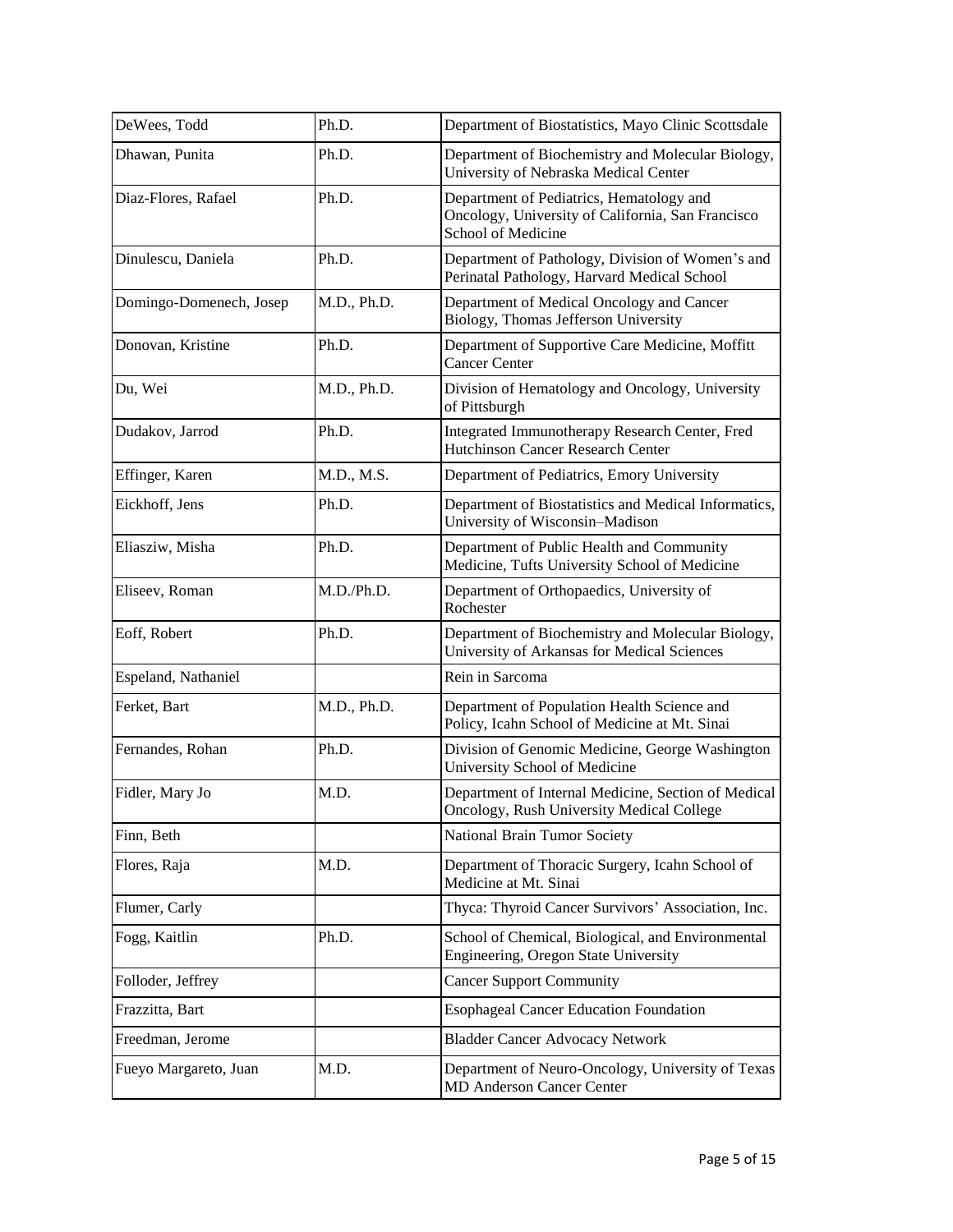| Fullenlove Barry, Carmen |             | Friend for Life                                                                                                               |
|--------------------------|-------------|-------------------------------------------------------------------------------------------------------------------------------|
| Gaffney, James           |             | Rally Foundation for Childhood Cancer Research                                                                                |
| Ganapathi, Ram           | Ph.D.       | Center for Biomedical Engineering and Science,<br>University of North Carolina at Charlotte                                   |
| Ganti, Apar              | M.D., M.S.  | Division of Oncology and Hematology, University<br>of Nebraska Medical Center                                                 |
| Gao, Tianyan             | Ph.D.       | Department of Molecular and Cellular Biochemistry,<br>University of Kentucky College of Medicine                              |
| Garrett, Scott           | Ph.D.       | Department of Pathology, University of North<br>Dakota School of Medicine and Health Sciences                                 |
| George, Rani             | M.D./Ph.D.  | Dana-Farber Cancer Institute, Department of<br>Pediatrics, Harvard University Medical School                                  |
| Gerk, Charles            |             | Rein in Sarcoma                                                                                                               |
| Ghosh, Sourav            | Ph.D.       | Department of Neurology, Yale School of Medicine                                                                              |
| Given, Charles           | Ph.D.       | College of Nursing, Michigan State University                                                                                 |
| Glisson, Bonnie          | M.D.        | Department of Thoracic/Head and Neck Medical<br>Oncology, University of Texas MD Anderson<br><b>Cancer Center</b>             |
| Godin, Biana             | Ph.D.       | Department of Nanomedicine, Houston Methodist<br><b>Research Institute</b>                                                    |
| Gopalakrishnan, Vidya    | Ph.D.       | Department of Pediatrics Research, Division of<br>Pediatrics, University of Texas MD Anderson<br><b>Cancer Center Houston</b> |
| Gossling, June           |             | Rally Foundation for Childhood Cancer Research                                                                                |
| Greiner, John            | Ph.D.       | Center for Cancer Research, Laboratory of Tumor<br>Immunology and Biology, National Cancer Institute                          |
| Greten, Tim              | M.D.        | Thoracic and Gastrointestinal Oncology Branch,<br><b>National Cancer Institute</b>                                            |
| Grubbs, Geoffrey         |             | Lymphoma Research Foundation                                                                                                  |
| Guevara, Jose Alejandro  | M.D., Ph.D. | Department of Surgery, Loyola University Chicago                                                                              |
| Gustafson, Michael       | Ph.D.       | Department of Laboratory Medicine and Pathology,<br>Mayo Clinic Arizona                                                       |
| Halene, Stephanie        | M.D./Ph.D.  | Department of Internal Medicine, Division of<br>Hematology, Yale University School of Medicine                                |
| Hall, Drew               | Ph.D.       | Department of Electrical and Computer Engineering,<br>University of California, San Diego                                     |
| Halmos, Balazs           | M.D.        | Department of Medicine, Albert Einstein College of<br>Medicine                                                                |
| Hansen, Marc             | Ph.D.       | Center for Molecular Oncology, University of<br><b>Connecticut School of Medicine</b>                                         |
| Haque, Azizul            | Ph.D.       | Department of Microbiology and Immunology,<br>Hollings Cancer Center, Medical University of South<br>Carolina                 |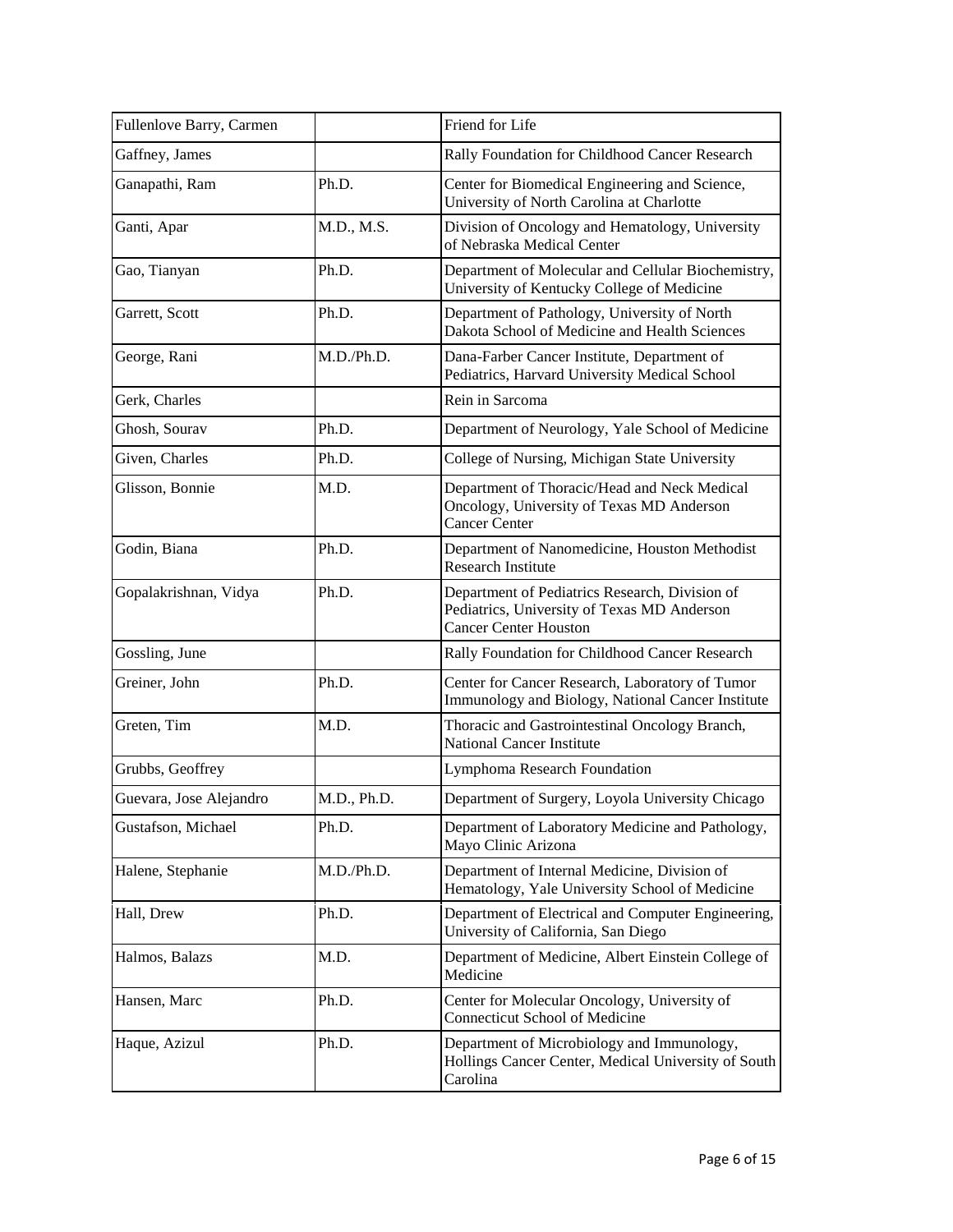| Hardiman, Karin    | M.D./Ph.D.                   | Department of Surgery, University of Alabama at<br>Birmingham                                                          |
|--------------------|------------------------------|------------------------------------------------------------------------------------------------------------------------|
| Hayden, Adam       |                              | National Brain Tumor Society                                                                                           |
| Henderson, Tara    | M.D., M.P.H.                 | Department of Pediatrics, Childhood Cancer<br>Survivor Center, University of Chicago                                   |
| Heske, Christine   | M.D.                         | Pediatric Oncology Branch, National Cancer<br>Institute                                                                |
| Hong, Andrew       | M.D.                         | Department of Pediatrics, Emory University School<br>of Medicine                                                       |
| Hoshida, Yujin     | M.D., Ph.D.                  | Department of Internal Medicine, University of<br><b>Texas Southwestern Medical Center</b>                             |
| Howard, Steve      | M.D./Ph.D.                   | Department of Human Oncology, University of<br>Wisconsin-Madison                                                       |
| Hu, Jennifer       | Ph.D.                        | Departments of Public Health, Biochemistry, and<br>Molecular Biology, University of Miami Miller<br>School of Medicine |
| Hussain, Shehnaz   | Ph.D.                        | Department of Medicine, Cedars-Sinai Medical<br>Center                                                                 |
| Hwang, Eugene      | M.D.                         | Department of Oncology, Children's National<br><b>Medical Center</b>                                                   |
| Intlekofer, Andrew | M.D., Ph.D.                  | Department of Medicine, Memorial Sloan Kettering<br><b>Cancer Center</b>                                               |
| Irby, Rosalyn      | Ph.D.                        | Department of Medicine, Pennsylvania State<br>University                                                               |
| Iyer, Renuka       | M.D.                         | Section of Gastrointestinal Oncology, Roswell Park<br><b>Cancer Institute</b>                                          |
| Jabbour, Salma     | M.D.                         | Department of Radiation Oncology, Rutgers Cancer<br>Institute of New Jersey                                            |
| Jacobs, Amy        |                              | Hope for Stomach Cancer                                                                                                |
| Jamieson, Kathryn  |                              | Mesothelioma Applied Research Foundation                                                                               |
| Janknecht, Ralf    | Ph.D.                        | Department of Cell Biology, University of<br>Oklahoma Health Sciences Center                                           |
| Jensen, Randy      | M.D., Ph.D.,<br><b>FAANS</b> | Department of Neurosurgery, University of Utah<br>Health                                                               |
| Jia, Xun           | Ph.D.                        | Department of Radiation Oncology, University of<br><b>Texas Southwestern Medical Center</b>                            |
| Jiao, Li           | M.D., Ph.D.                  | Department of Medicine, Division of<br>Gastroenterology, Baylor College of Medicine                                    |
| Jim, Heather       | Ph.D.                        | Health Outcomes and Behavior Program, H. Lee<br>Moffitt Cancer Center & Research Institute                             |
| Johnson, Caroline  | Ph.D.                        | Environmental Health Sciences, Yale University<br>School of Medicine                                                   |
| Johnson, Wenora    |                              | National Coalition for Cancer Survivorship                                                                             |
| Junkins, Lori      |                              | National Brain Tumor Society                                                                                           |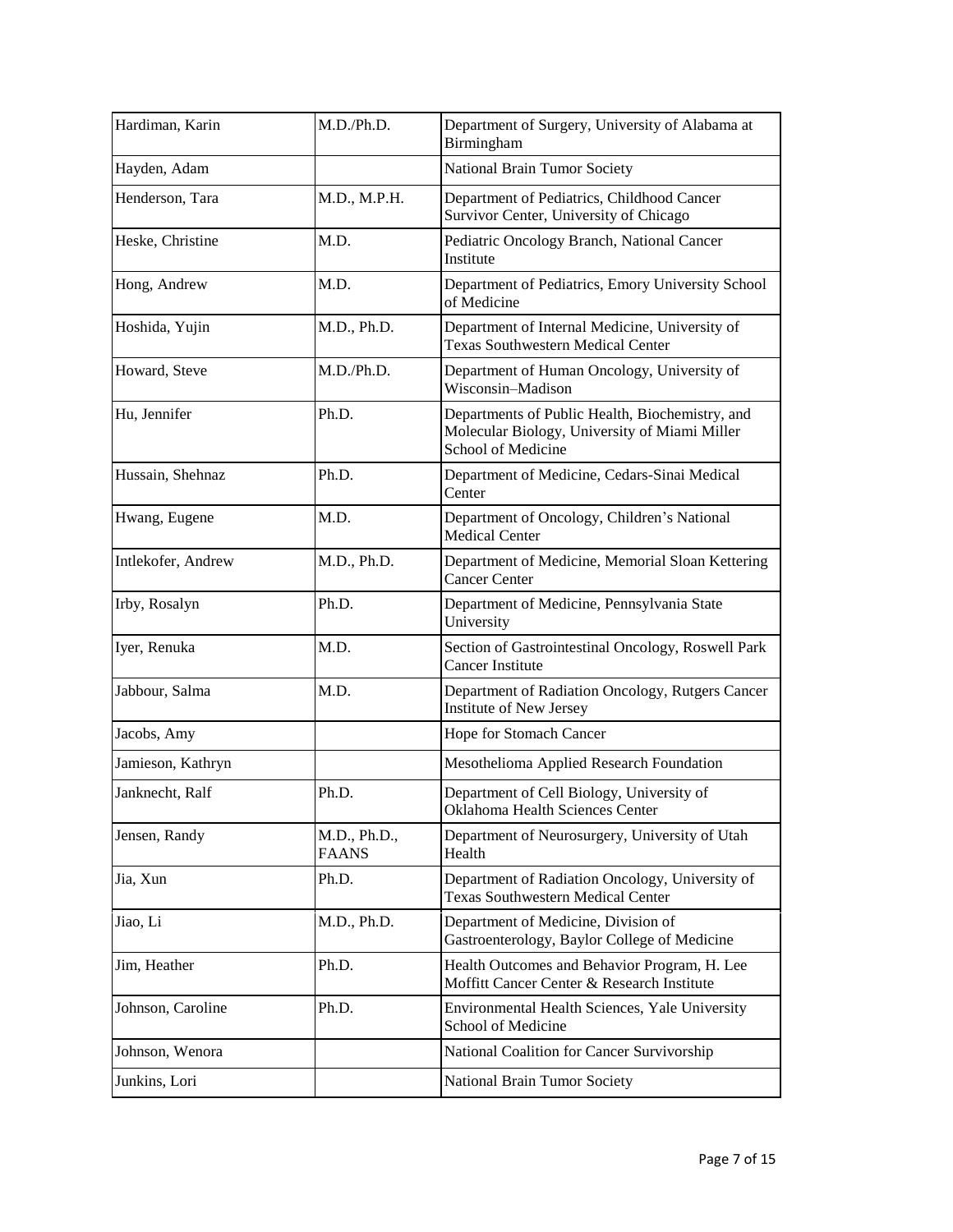| Kalinski, Pawel     | M.D., Ph.D.   | Department of Medicine, Roswell Park<br>Comprehensive Cancer Center                                                                |
|---------------------|---------------|------------------------------------------------------------------------------------------------------------------------------------|
| Kalish, Jennifer    | M.D., Ph.D.   | Penn Epigenetics Institute, University of<br>Pennsylvania Perelman School of Medicine                                              |
| Kamat, Ashish       | M.D.          | Department of Urology, University of Texas MD<br><b>Anderson Cancer Center</b>                                                     |
| Kane, Madeleine     | M.D., Ph.D.   | Department of Medicine, Division of Medical<br>Oncology, University of Colorado Anschutz Medical<br>Campus                         |
| Kang, Sumin         | Ph.D.         | Department of Hematology and Medical Oncology,<br>Emory University School of Medicine                                              |
| Kasi, Pashtoon      | M.D.          | Department of Internal Medicine, University of Iowa                                                                                |
| Kim, AeRang         | M.D., Ph.D.   | Department of Oncology, Children's National<br><b>Medical Center</b>                                                               |
| Kim, Jongphil       | Ph.D.         | Department of Biostatistics and Bioinformatics, H.<br>Lee Moffitt Cancer Center, University of South<br>Florida                    |
| Klaassen, Zachary   | M.D.          | Department of Surgery, Division of Urology,<br>Medical College of Georgia-Augusta University                                       |
| Klein, Mark         | M.D.          | Minneapolis VA Health Care System, Department of<br><b>Veterans Affairs</b>                                                        |
| Klempner, Samuel    | M.D.          | Department of Medicine, Massachusetts General<br>Hospital/Harvard Medical School                                                   |
| Kodibagkar, Vikram  | Ph.D.         | School of Biological and Health Systems<br>Engineering, Arizona State University                                                   |
| Koh, Mei Yee        | Ph.D.         | Department of Pharmacology and Toxicology,<br>University of Utah                                                                   |
| Kohanbash, Gary     | Ph.D.         | Department of Neurological Surgery, University of<br>Pittsburgh                                                                    |
| Kuhs, Krystle       | Ph.D., M.P.H. | Department of Epidemiology, University of<br>Kentucky                                                                              |
| Kurmasheva, Raushan | Ph.D.         | Greehey Children's Cancer Research Institute,<br>University of Texas Health Science Center at San<br>Antonio                       |
| Kwinn, Jr., Michael |               | National Brain Tumor Society                                                                                                       |
| LaBelle, James      | M.D., Ph.D.   | Department of Pediatrics, Comer Children's<br>Hospital, University of Chicago                                                      |
| Lahm, Michael       |               | <b>Bladder Cancer Advocacy Network</b>                                                                                             |
| Lamb, Dolores       | Ph.D.         | Department of Urology, Weill Cornell Medicine                                                                                      |
| Landry, Joseph      | Ph.D.         | Department of Human and Molecular Genetics,<br>Virginia Commonwealth University Massey Cancer<br>Center                            |
| Lazar, Alexander    | M.D./Ph.D.    | Department of Pathology, Division of Pathology and<br>Laboratory Medicine, University of Texas MD<br><b>Anderson Cancer Center</b> |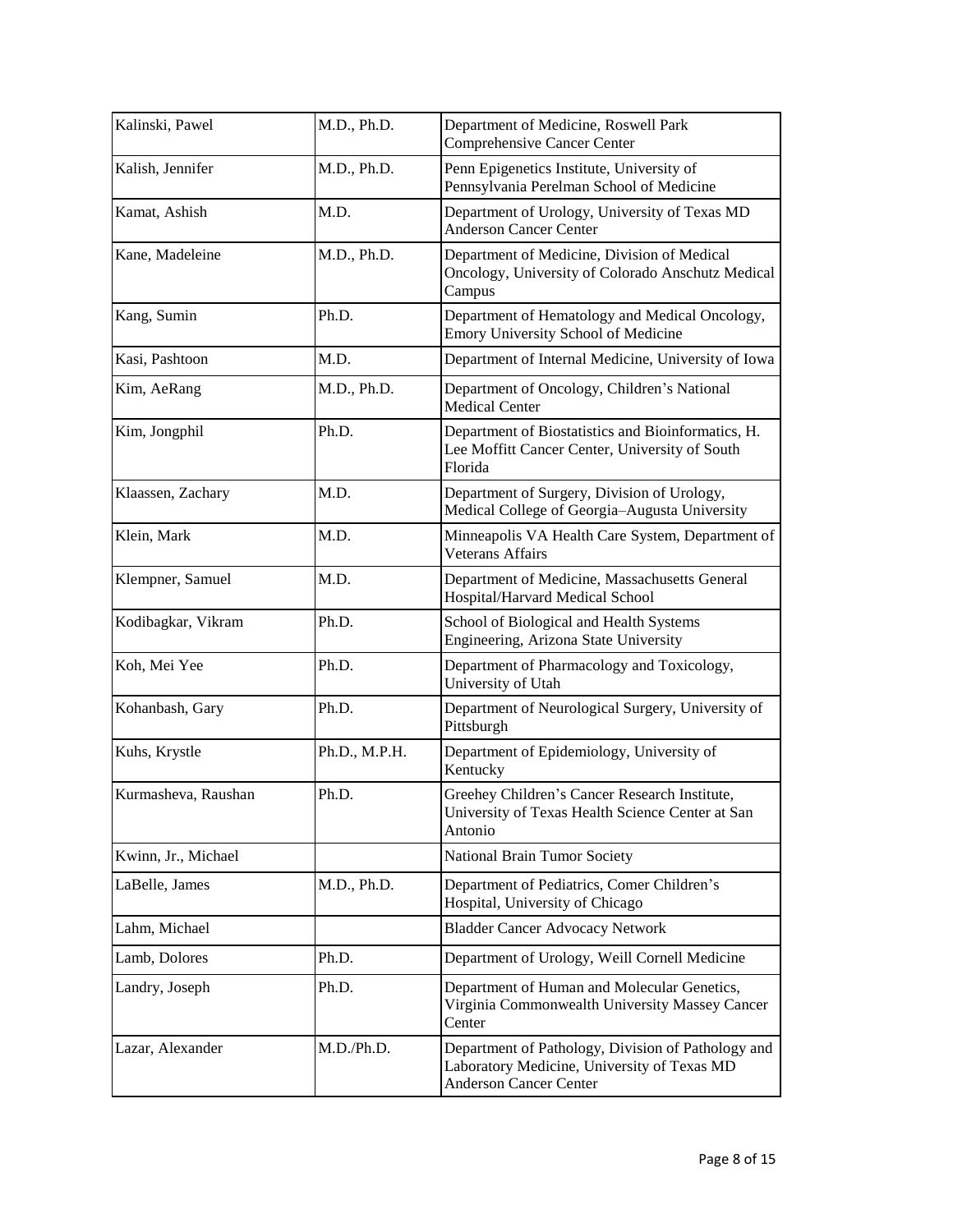| Leach, Robin           | Ph.D.       | Department of Cell Systems and Anatomy,<br>University of Texas Health Science Center at San<br>Antonio                       |
|------------------------|-------------|------------------------------------------------------------------------------------------------------------------------------|
| Leiby, Benjamin        | Ph.D.       | Department of Pharmacology, Thomas Jefferson<br>University                                                                   |
| Leprine, Denise        |             | Debbie's Dream Foundation                                                                                                    |
| Lesinski, Gregory      | Ph.D.       | Department of Hematology and Medical Oncology,<br>Emory University School of Medicine                                        |
| Levenson, Anait        | M.D., Ph.D. | Department of Biomedical Sciences, Long Island<br>University College of Veterinary Medicine                                  |
| Levy, Adam             | M.D.        | Pediatric Ambulatory Subspecialty Services,<br>Children's Hospital at Montefiore                                             |
| Li, Xiao-Nan           | M.D., Ph.D. | Department of Pediatrics, Section of Hematology-<br>Oncology, Ann & Robert H. Lurie Children's<br>Hospital of Chicago        |
| Lieuw, Kenneth         | M.D./Ph.D.  | Department of Pediatrics, Walter Reed National<br><b>Military Medical Center</b>                                             |
| Lin, Steven            | M.D., Ph.D. | Department of Radiation Oncology, Division of<br>Radiation Oncology, University of Texas MD<br><b>Anderson Cancer Center</b> |
| Lin, Weei-Chin         | M.D., Ph.D. | Departments of Medicine and Molecular and<br>Cellular Biology, Baylor College of Medicine                                    |
| Lo, Hui-Wen            | Ph.D.       | Department of Cancer Biology, Wake Forest<br>University School of Medicine                                                   |
| Lokeshwar, Balakrishna | Ph.D.       | Departments of Medicine, Surgery, and<br>Biochemistry and Molecular Biology, Georgia<br>Cancer Center at Augusta University  |
| Lotze, Michael         | M.D.        | Department of Surgery, University of Pittsburgh                                                                              |
| Lowe, Devin            | Ph.D.       | Department of Immunotherapeutics and<br>Biotechnology, Texas Tech University Health<br>Sciences Center School of Pharmacy    |
| Lu, Mei                | Ph.D.       | Department of Public Health Sciences, Henry Ford<br>Hospital                                                                 |
| Lu, Qing Richard       | Ph.D.       | Department of Pediatrics, Cincinnati Children's<br><b>Hospital Medical Center</b>                                            |
| Lu, Xin                | Ph.D.       | Department of Biological Sciences, University of<br>Notre Dame                                                               |
| Lujambio, Amaia        | Ph.D.       | Hess Center for Science and Medicine, Icahn School<br>of Medicine at Mt. Sinai                                               |
| Luo, Jianhua           | M.D., Ph.D. | Department of Pathology, University of Pittsburgh                                                                            |
| Luo, Wen               | Ph.D.       | Division of Hematology, Oncology, and Stem Cell<br>Transplantation, New York Medical College                                 |
| Lyman, Stewart         |             | Head and Neck Cancer Alliance                                                                                                |
| Machida, Keigo         | Ph.D.       | Department of Molecular Microbiology and<br>Immunology, University of Southern California<br>Keck School of Medicine         |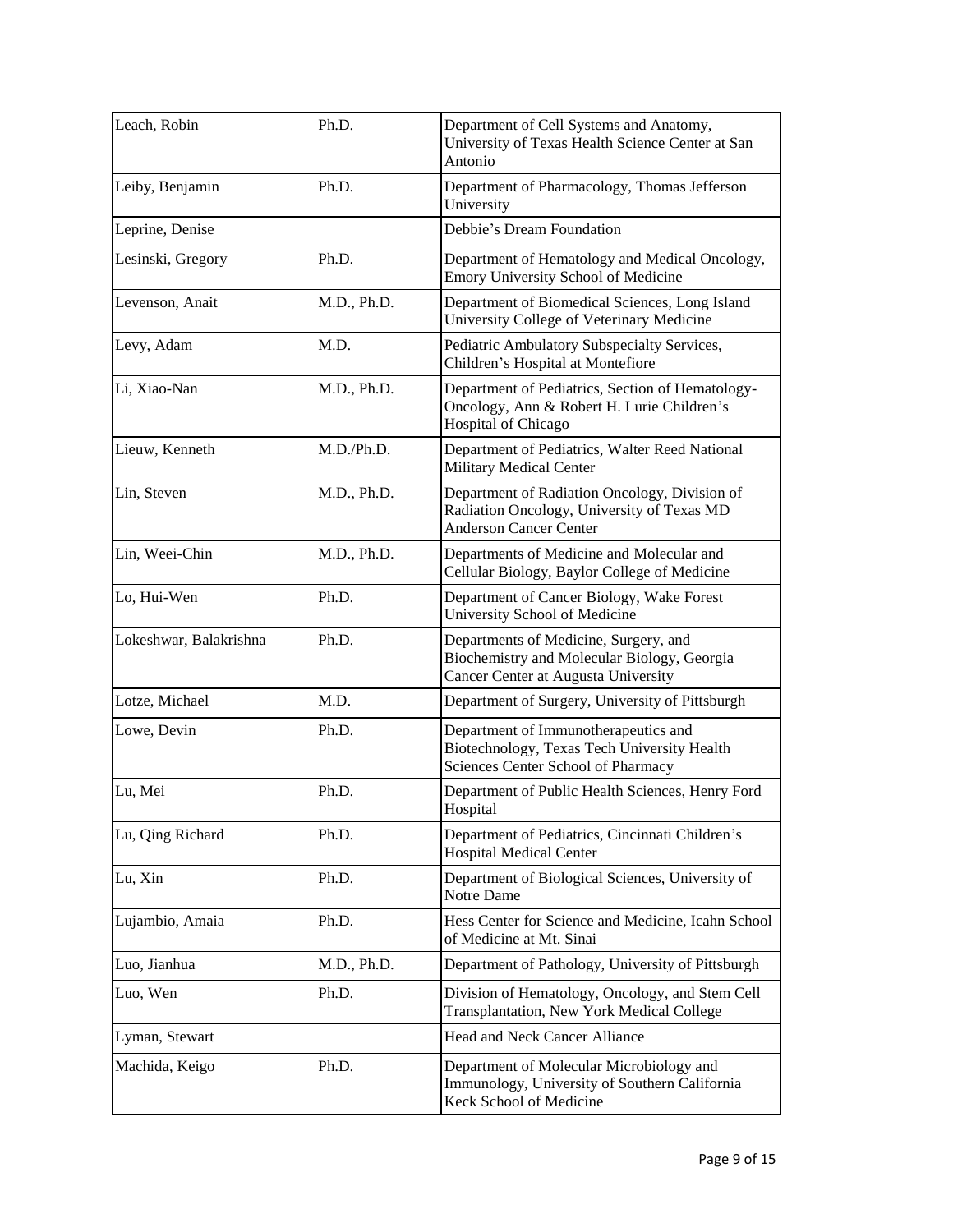| Mack, Stephen                    | Ph.D.           | Department of Pediatrics, Texas Children's Hospital<br>and Baylor College of Medicine                              |
|----------------------------------|-----------------|--------------------------------------------------------------------------------------------------------------------|
| Marini, Frank                    | Ph.D.           | Institute for Regenerative Medicine, Wake Forest<br>University School of Medicine                                  |
| Matlawska-Wasowska, Ksenia Ph.D. |                 | Department of Pediatrics, Division of Hematology<br>and Oncology, University of New Mexico                         |
| Mayo, Lindsey                    | Ph.D.           | Department of Pediatrics and Wells Center for<br>Pediatric Research, Indiana University School of<br>Medicine      |
| McCarthy, James                  | Ph.D.           | Department of Laboratory Medicine and Pathology,<br>University of Minnesota                                        |
| McEachern, Robert                |                 | Lymphomation.org                                                                                                   |
| Mead, Miranda                    |                 | Rein in Sarcoma                                                                                                    |
| Means, Anna                      | Ph.D.           | Department of Surgery, Vanderbilt University<br><b>Medical Center</b>                                              |
| Meeks, Joshua                    | M.D./Ph.D.      | Department of Urology, Northwestern University<br>Feinberg School of Medicine                                      |
| Mehta, Shwetal                   | Ph.D.           | Department of Neurobiology, Ivy Brain Tumor<br>Center                                                              |
| Meinzer, Caitlyn                 | Ph.D.           | Department of Public Health Sciences, Medical<br>University of South Carolina                                      |
| Mellinghoff, Ingo                | M.D.            | Human Oncology and Pathogenesis Program,<br>Memorial Sloan Kettering Cancer Center                                 |
| Metheny-Barlow, Linda            | Ph.D.           | Department of Radiation Oncology, Wake Forest<br>School of Medicine                                                |
| Mian, Omar                       | M.D., Ph.D.     | Department of Translational Hematology and<br>Oncology Research, Cleveland Clinic Foundation<br>School of Medicine |
| Mims, Alice                      | M.D.            | Division of Hematology, The Ohio State University<br>Comprehensive Cancer Center                                   |
| Mitchem, Jonathan                | M.D.            | Department of Surgery, University of Missouri<br>School of Medicine                                                |
| Mitra, Siddhartha                | Ph.D.           | Department of Pediatrics, University of Colorado<br>School of Medicine                                             |
| Miyamoto, David                  | M.D., Ph.D.     | Department of Radiation Oncology, Massachusetts<br>General Hospital/Harvard Medical School                         |
| Modak, Shakeel                   | M.D.            | Department of Pediatrics, Memorial Sloan Kettering<br>Cancer Center, Weill Cornell Medical College                 |
| Modis, Katalin                   | Pharm.D., Ph.D. | Department of Surgery, University of Texas Medical<br><b>Branch at Galveston</b>                                   |
| Moran, Amy                       | Ph.D.           | Knight Cancer Institute, Oregon Health & Science<br>University School of Medicine                                  |
| Moriarity, Branden               | Ph.D.           | Department of Pediatrics, University of Minnesota                                                                  |
| Mulcahy Levy, Jean               | M.D.            | Department of Pediatrics, University of Colorado<br><b>Anschutz Medical Campus</b>                                 |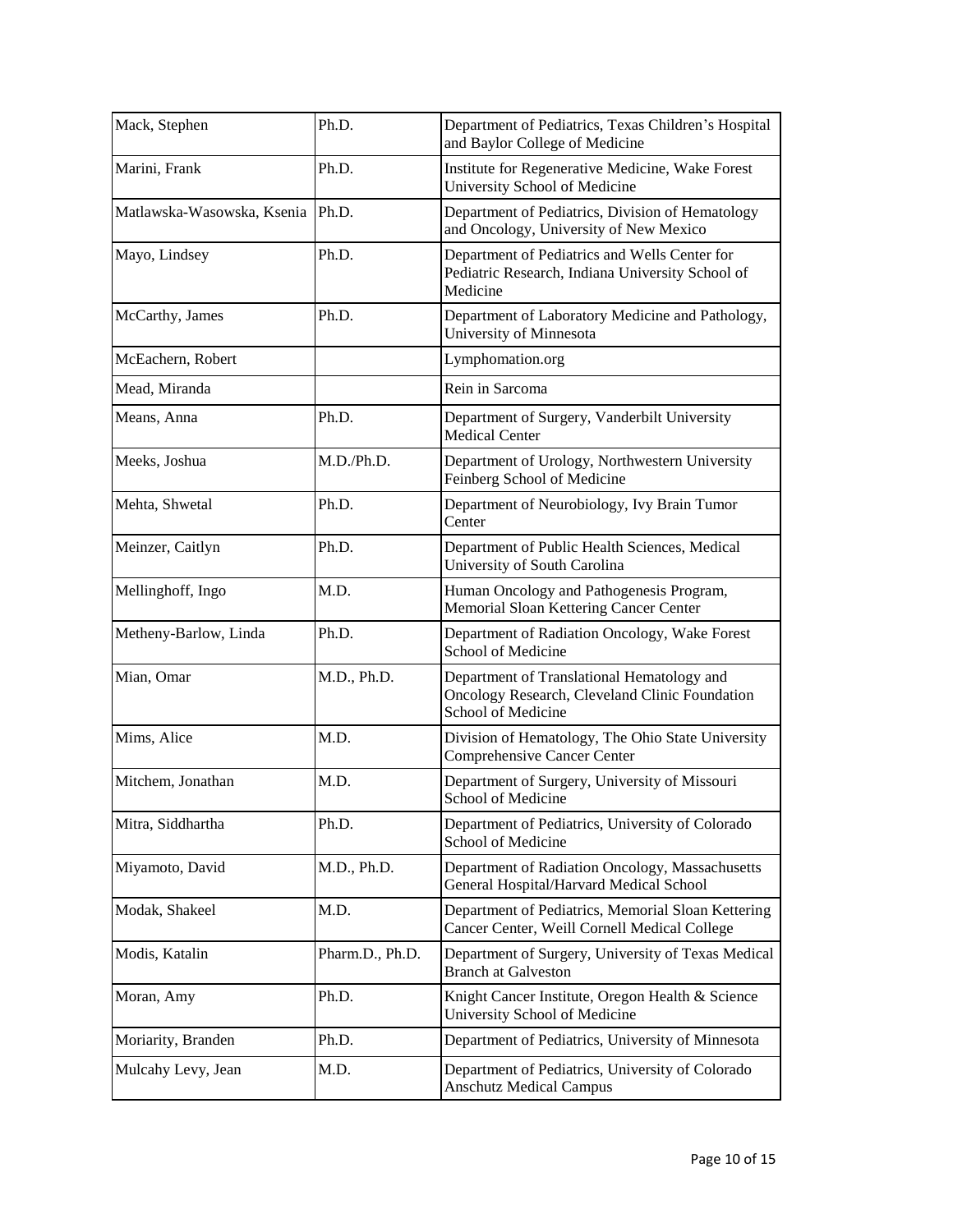| Mulrooney, Daniel       | M.D.       | Department of Oncology, St. Jude Children's<br><b>Research Hospital</b>                                                               |
|-------------------------|------------|---------------------------------------------------------------------------------------------------------------------------------------|
| Murphy, William         | Ph.D.      | Departments of Dermatology and Internal Medicine,<br><b>UC Davis Health</b>                                                           |
| Nail, Lillian           | Ph.D.      | Oregon Health & Science University School of<br>Nursing                                                                               |
| Neman-Ebrahim, Josh     | Ph.D.      | Departments of Neurological Surgery and<br>Physiology and Neuroscience, University of<br>Southern California                          |
| Norris, Joseph          |            | American Chronic Pain Association                                                                                                     |
| O'Neill, Allison        | M.D.       | Department of Pediatrics, Division of Pediatric<br>Hematology/Oncology, Dana-Farber Cancer<br><b>Institute/Harvard Medical School</b> |
| Osmanbeyoglu, Hatice    | Ph.D.      | Department of Biomedical Informatics, University of<br>Pittsburgh                                                                     |
| Owosho, Adepitan        | D.D.S.     | Integrated Human Services, A.T. Still University,<br>Missouri School of Dentistry and Oral Health                                     |
| Paisner, Richard        |            | National Brain Tumor Society                                                                                                          |
| Palanisamy, Viswanathan | Ph.D.      | Department of Biochemistry and Molecular Biology,<br>Medical University of South Carolina                                             |
| Park, Crystal           | Ph.D.      | Department of Psychological Sciences, University of<br>Connecticut                                                                    |
| Park, Steven            | M.D.       | Department of Hematology and Oncology, Levine<br>Cancer Institute, Atrium Health                                                      |
| Patel, Bhaumik          | M.D.       | Department of Internal Medicine, Virginia<br>Commonwealth University School of Medicine                                               |
| Pena, Maria Marjorette  | Ph.D.      | Department of Biological Sciences, University of<br>South Carolina                                                                    |
| Perkins, Sandra         |            | National Brain Tumor Society                                                                                                          |
| Pichiorri, Flavia       | Ph.D.      | Judy and Bernard Briskin Center for Multiple<br>Myeloma Research, City of Hope                                                        |
| Pilkenton, Mark         |            | Pheo Para Alliance                                                                                                                    |
| Pinto, Navin            | M.D.       | Department of Hematology/Oncology, Seattle<br>Children's Hospital                                                                     |
| Porter, Christopher     | M.D.       | Department of Pediatrics, Emory University                                                                                            |
| Pressey, Joseph         | M.D.       | Young Adult Cancer Center, Cincinnati Children's<br>Hospital                                                                          |
| Qiu, Yi                 | Ph.D.      | Department of Cellular and Molecular Physiology,<br>Pennsylvania State University College of Medicine                                 |
| Querfeld, Christiane    | M.D./Ph.D. | Department of Pathology, City of Hope<br>Comprehensive Cancer Center                                                                  |
| Rafferty, Janice        | M.D.       | Department of Surgery, University of Cincinnati<br>College of Medicine                                                                |
| Raj, Ganesh             | M.D./Ph.D. | Department of Urology, University of Texas<br>Southwestern Medical Center at Dallas                                                   |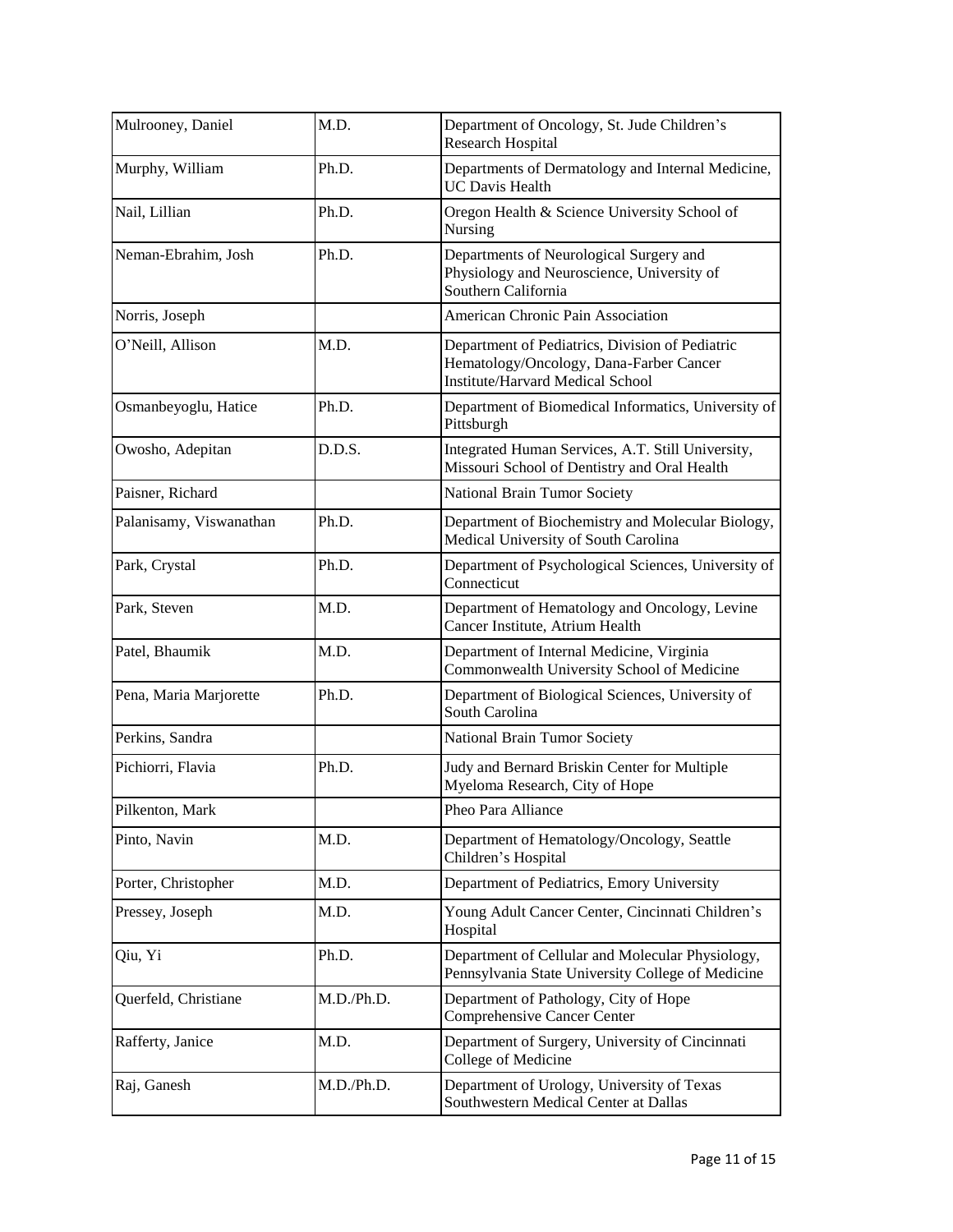| Ratner, Jennifer    |             | <b>Fight Colorectal Cancer</b>                                                                                  |
|---------------------|-------------|-----------------------------------------------------------------------------------------------------------------|
| Raucher, Drazen     | Ph.D.       | Department of Cell and Molecular Biology,<br>University of Mississippi Medical Center                           |
| Reed, Damon         | M.D.        | Sarcoma Department, Moffitt Cancer Center                                                                       |
| Reinhart, Crystal   |             | Leukemia & Lymphoma Society                                                                                     |
| Reshef, Ran         | M.D.        | Department of Medicine, Division of<br>Hematology/Oncology, Columbia University Irving<br><b>Medical Center</b> |
| Rich, Jeremy        | M.D.        | Department of Medicine, University of California,<br>San Diego                                                  |
| Rosen, Allison      |             | National Coalition for Cancer Survivorship                                                                      |
| Rosenberg, Jonathan | M.D.        | Department of Medical Oncology, Division of Solid<br>Tumor Oncology, Memorial Sloan Kettering Cancer<br>Center  |
| Russell, William    |             | <b>Bladder Cancer Advocacy Network</b>                                                                          |
| Sachse, Karen       |             | <b>Bladder Cancer Advocacy Network</b>                                                                          |
| Saeed, Anwaar       | M.D.        | Department of Medicine, University of Kansas<br><b>Cancer Center</b>                                            |
| Sahr, Natasha       | Ph.D.       | Transplantation and Hepatology, Novartis                                                                        |
| Sakamoto, Kathleen  | M.D., Ph.D. | Department of Pediatrics, Stanford University<br>School of Medicine                                             |
| Saksa, Benjamin     |             | <b>Fibrolamellar Cancer Foundation</b>                                                                          |
| Sayour, Elias       | M.D., Ph.D. | Department of Neurosurgery, University of Florida<br>College of Medicine                                        |
| Schreiber, Robert   |             | <b>Bladder Cancer Advocacy Network</b>                                                                          |
| Scott, Jr., James   |             | <b>Bladder Cancer Advocacy Network</b>                                                                          |
| Seyhan, Attila      | Ph.D.       | Department of Translational Oncology Operations,<br>Warren Alpert Medical School of Brown University            |
| Sfanos, Karen       | Ph.D.       | Department of Pathology, Johns Hopkins University<br>School of Medicine                                         |
| Shah, Nilay         | M.D.        | Department of Hematology/Oncology/Bone Marrow<br>Transplantation, Nationwide Children's Hospital                |
| Shetty, Kirti       | M.D.        | Department of Medicine, University of Maryland<br>School of Medicine                                            |
| Shiao, Stephen      | M.D./Ph.D.  | Department of Radiation Oncology, Cedars-Sinai<br><b>Medical Center</b>                                         |
| Shoemake, Lauren    |             | National Brain Tumor Society                                                                                    |
| Shroyer, Noah       | Ph.D.       | Department of Medicine, Baylor College of<br>Medicine                                                           |
| Shukla, Arti        | Ph.D.       | Department of Pathology and Laboratory Medicine,<br>University of Vermont College of Medicine                   |
| Siegelin, Markus    | M.D.        | Department of Pathology and Cell Biology,<br>Columbia University Medical Center                                 |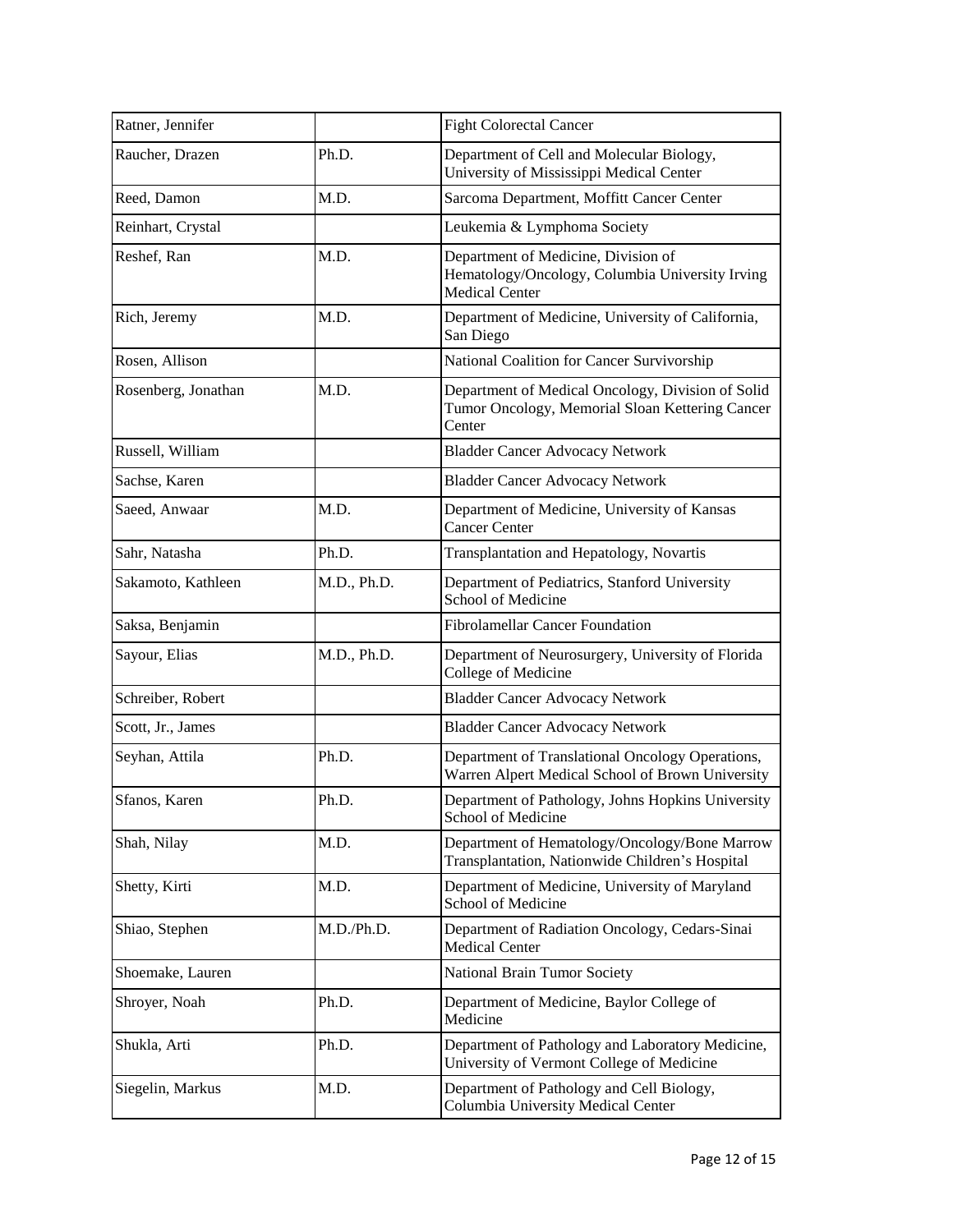| Sillerud, Laurel          | Ph.D.        | Department of Neurology, University of New<br>Mexico                                                         |
|---------------------------|--------------|--------------------------------------------------------------------------------------------------------------|
| Singh, Amar               | Ph.D.        | Department of Biochemistry and Molecular Biology,<br>University of Nebraska Medical Center                   |
| Singh, Rajesh             | Ph.D.        | Department of Microbiology, Biochemistry, and<br>Immunology, Morehouse School of Medicine                    |
| Sitcheran, Raquel         | Ph.D.        | Department of Molecular and Cellular Medicine,<br>Texas A&M University Health Science Center                 |
| Somaiah, Neeta            | M.D.         | Department of Sarcoma Medical Oncology,<br>University of Texas MD Anderson Cancer Center                     |
| Song, Mingyang            | M.D.         | Department of Epidemiology, Harvard University                                                               |
| Spencer, H. Trent         | Ph.D.        | Department of Pediatrics, Emory University School<br>of Medicine                                             |
| Spink, Linda              |              | <b>Fibrolamellar Cancer Foundation</b>                                                                       |
| Squarize, Cristiane       | D.D.S, Ph.D. | Department of Periodontics and Oral Medicine,<br>University of Michigan School of Dentistry                  |
| Staedtke, Verena          | M.D., Ph.D.  | Department of Neurology, Johns Hopkins Medicine                                                              |
| Standing, Kairsten        |              | Pediatric Brain Tumor Foundation                                                                             |
| Steffy, Amanda            |              | Leukemia & Lymphoma Society                                                                                  |
| Stein, Gary               | Ph.D.        | Department of Biochemistry, University of Vermont<br>Larner College of Medicine                              |
| Strowd, III, Roy          | M.D.         | Department of Neuro-Oncology, Wake Forest<br>School of Medicine                                              |
| Sulis, Maria Luisa        | M.D.         | Pediatric Hematologic Malignancies Service,<br>Memorial Sloan Kettering Cancer Center                        |
| Sun, Luzhe                | Ph.D.        | Department of Cell Systems and Anatomy,<br>University of Texas Health Science Center at San<br>Antonio       |
| Sundi, Debasish           | M.D.         | Department of Urology, The Ohio State University<br><b>Wexner Medical Center</b>                             |
| Sweasy, Joann             | Ph.D.        | Department of Cellular and Molecular Medicine,<br>University of Arizona                                      |
| Talmadge, James           | Ph.D.        | Department of Pathology and Microbiology,<br>University of Nebraska Medical Center                           |
| Thakar, Juilee            | Ph.D.        | School of Medicine and Dentistry, University of<br><b>Rochester Medical Center</b>                           |
| Thaxton, Jessica          | Ph.D.        | Department of Microbiology and Immunology,<br>Medical University of South Carolina                           |
| Thompson, Stuart          | Ph.D.        | Department of Medicine, Division of Infectious<br>Diseases, Medical College of Georgia-Augusta<br>University |
| Thompson-Carino, Patricia | Ph.D.        | Department of Pathology, Stony Brook School of<br>Medicine                                                   |
| Tomasson, Michael         | M.D.         | Department of Internal Medicine, University of Iowa                                                          |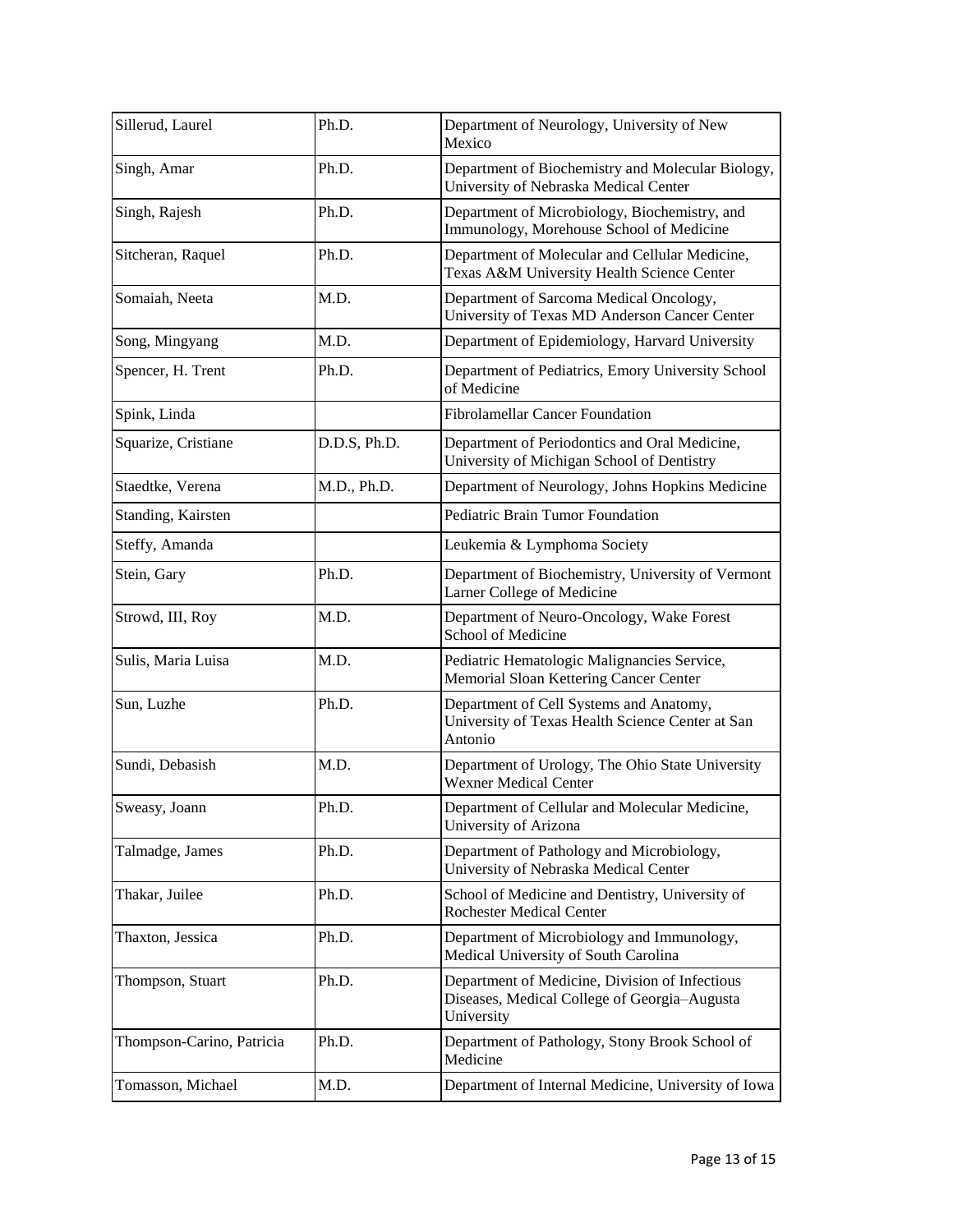| Tran, David             | M.D., Ph.D. | Department of Neurosurgery, University of Florida<br>College of Medicine                                                                                      |
|-------------------------|-------------|---------------------------------------------------------------------------------------------------------------------------------------------------------------|
| Travis, Beth            |             | <b>International Myeloma Foundation</b>                                                                                                                       |
| Trinh, Quoc-Dien        | M.D., FRCSC | Division of Urological Surgery, Brigham and<br>Women's Hospital/Harvard Medical School                                                                        |
| Tsigelny, Igor          | Ph.D.       | Department of Neuroscience, University of<br>California, San Diego                                                                                            |
| Tumanov, Alexei         | M.D./Ph.D.  | Department of Microbiology, Immunology, and<br>Molecular Genetics, UT Health San Antonio                                                                      |
| Ullman, Ralph           |             | <b>Bladder Cancer Advocacy Network</b>                                                                                                                        |
| Van Waes, Carter        | M.D., Ph.D. | Head and Neck Surgery Branch, Tumor Biology<br>Section, National Institute on Deafness and Other<br>Communication Disorders, National Institutes of<br>Health |
| Vega-Vazquez, Francisco | M.D., Ph.D. | Department of Pathology and Laboratory Medicine,<br><b>MD Anderson Cancer Center</b>                                                                          |
| Villanueva, Augusto     | M.D., Ph.D. | Divisions of Liver Diseases, Hematology, and<br>Medical Oncology, Icahn School of Medicine at Mt.<br>Sinai                                                    |
| Visconte, Valeria       | Ph.D.       | Department of Translational Hematology and<br>Oncology Research, Taussig Cancer Institute,<br>Cleveland Clinic Lerner Research Institute                      |
| Wainwright, Derek       | Ph.D.       | Department of Neurological Surgery, Northwestern<br>University Feinberg School of Medicine                                                                    |
| Walston, Jeannine       |             | <b>Cancer Support Community</b>                                                                                                                               |
| Wang, Kenneth           | M.D.        | Departments of Gastroenterology and Hepatology,<br>Mayo Clinic                                                                                                |
| Wang, Shizhen           | Ph.D.       | Department of Pathology, University of California,<br>San Diego                                                                                               |
| Warwick, Anne           | M.D.        | Department of Pediatrics, Uniformed Services<br>University of the Health Sciences                                                                             |
| Weber, Georg            | M.D./Ph.D.  | University of Cincinnati James L. Winkle College<br>of Pharmacy                                                                                               |
| Wehling, Karen          |             | <b>Fight Colorectal Cancer</b>                                                                                                                                |
| Weinberg, Benjamin      | M.D.        | Department of Hematology and Oncology,<br>Georgetown University School of Medicine                                                                            |
| Weiss, Jared            | M.D.        | Division of Oncology, University of North Carolina<br>at Chapel Hill School of Medicine                                                                       |
| Wek, Ronald             | Ph.D.       | Department of Biochemistry and Molecular Biology,<br>Indiana University School of Medicine                                                                    |
| West, Steven            |             | Global Liver Institute                                                                                                                                        |
| White, Anthony          |             | Head and Neck Cancer Alliance                                                                                                                                 |
| White, Benjamin         |             | <b>Cancer Support Community</b>                                                                                                                               |
| Wiemels, Joseph         | Ph.D.       | Department of Preventative Medicine, University of<br>Southern California Keck School of Medicine                                                             |